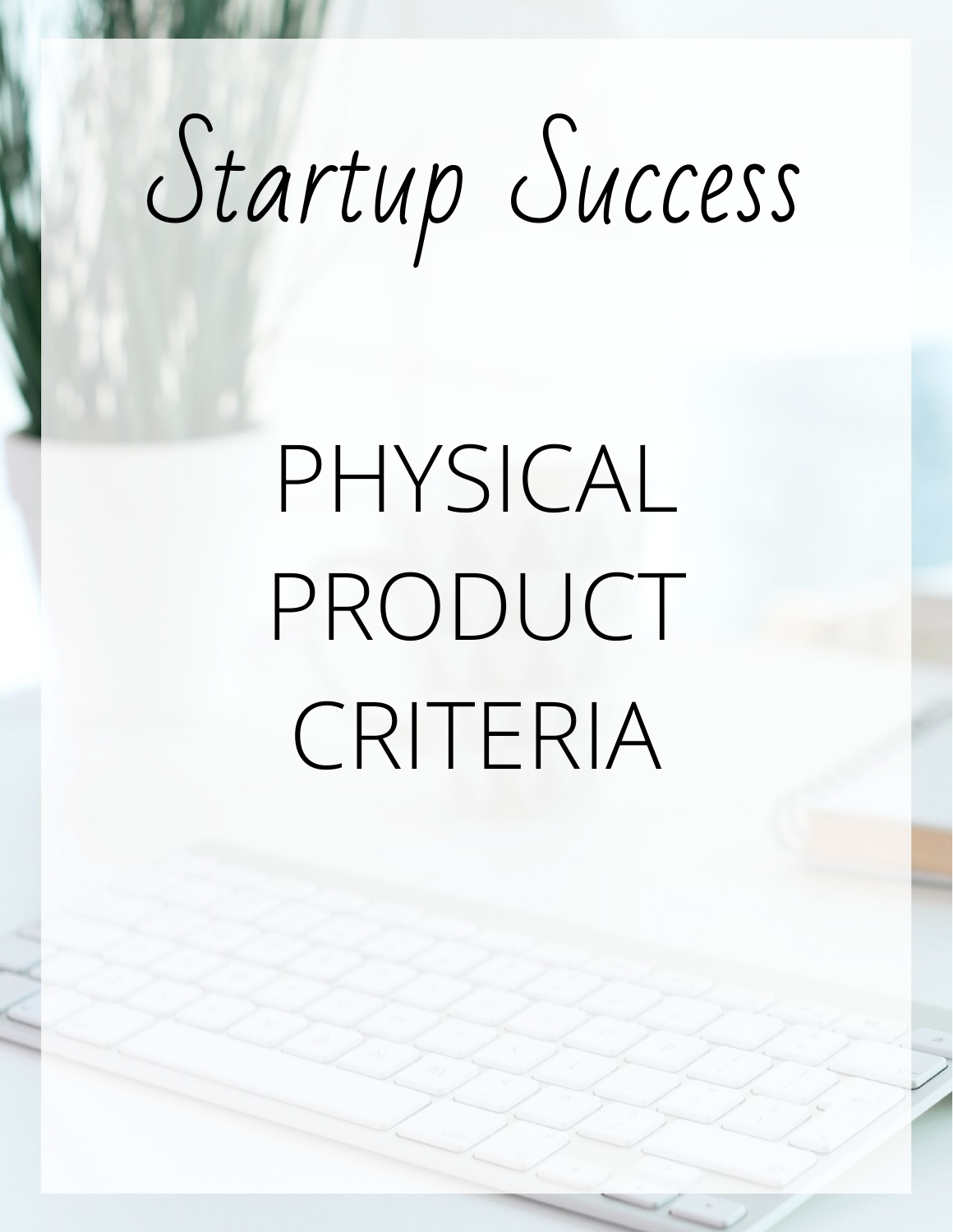Startup Success

MODULE 4 // Product Selection

## Physical Product Criteria

 $\sim$  , and a set of a set of a set of a set of a set of a set of a set of a set of a set of a set of a set of a

 $\mathcal{L} \to \mathcal{L}$  , where  $\mathcal{L} \to \mathcal{L}$  , we are assumed to the set of  $\mathcal{L}$  , we are assumed to the set of  $\mathcal{L}$ 

What end result is your audience looking for?

How can this product [that you're considering] create that result for your audience?

\_\_\_\_\_\_\_\_\_\_\_\_\_\_\_\_\_\_\_\_\_\_\_\_\_\_\_\_\_\_\_\_\_\_\_\_\_\_\_\_\_\_\_\_\_\_\_\_\_\_\_\_\_\_\_\_\_\_\_\_\_

\_\_\_\_\_\_\_\_\_\_\_\_\_\_\_\_\_\_\_\_\_\_\_\_\_\_\_\_\_\_\_\_\_\_\_\_\_\_\_\_\_\_\_\_\_\_\_\_\_\_\_\_\_\_\_\_\_\_\_

| Where will you source the product?                           |
|--------------------------------------------------------------|
| Option a) $\overline{\phantom{a}}$                           |
| Option b) _                                                  |
| Option c) _                                                  |
| Will quality control be an issue?<br><b>YES</b><br><b>NO</b> |
| If so, how will you handle this?                             |
|                                                              |
|                                                              |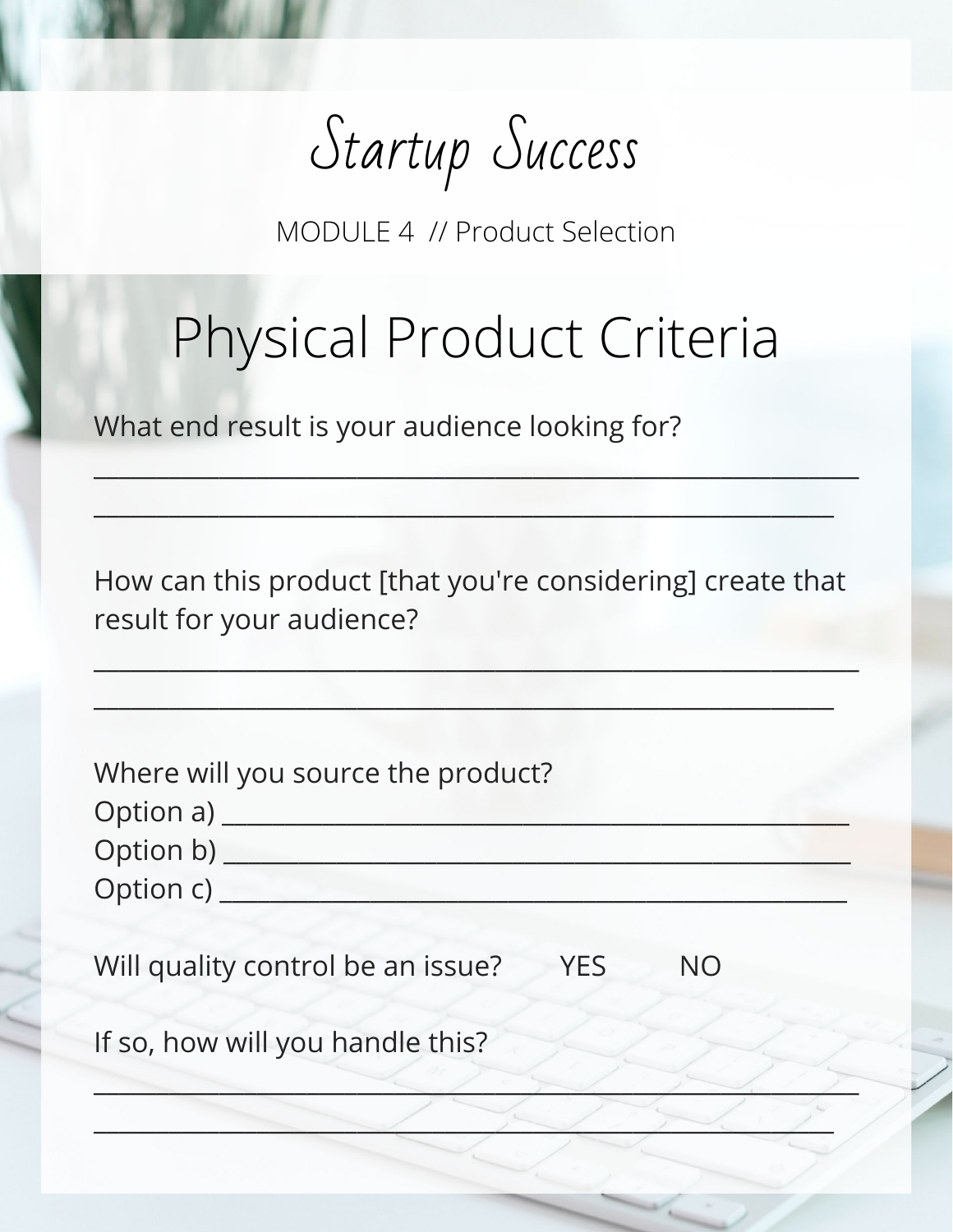Startup Success

MODULE 4 // Product Selection

#### Physical Product Criteria

How much would your audience be willing to pay for the result that the product can create? Up to  $$$ 

How much will the product cost you per unit? \$

Is the cost-per-unit less than one third of the cost your customers will be interested in paying?

YES NO

#### **Estimating Profit Margin**

Wholesale price: Packaging: Shipping & handling (to you): Shipping & handling (to your customer): Customer service per unit: Expected return rate (percentage) X wholesale price: Customer acquisition cost: